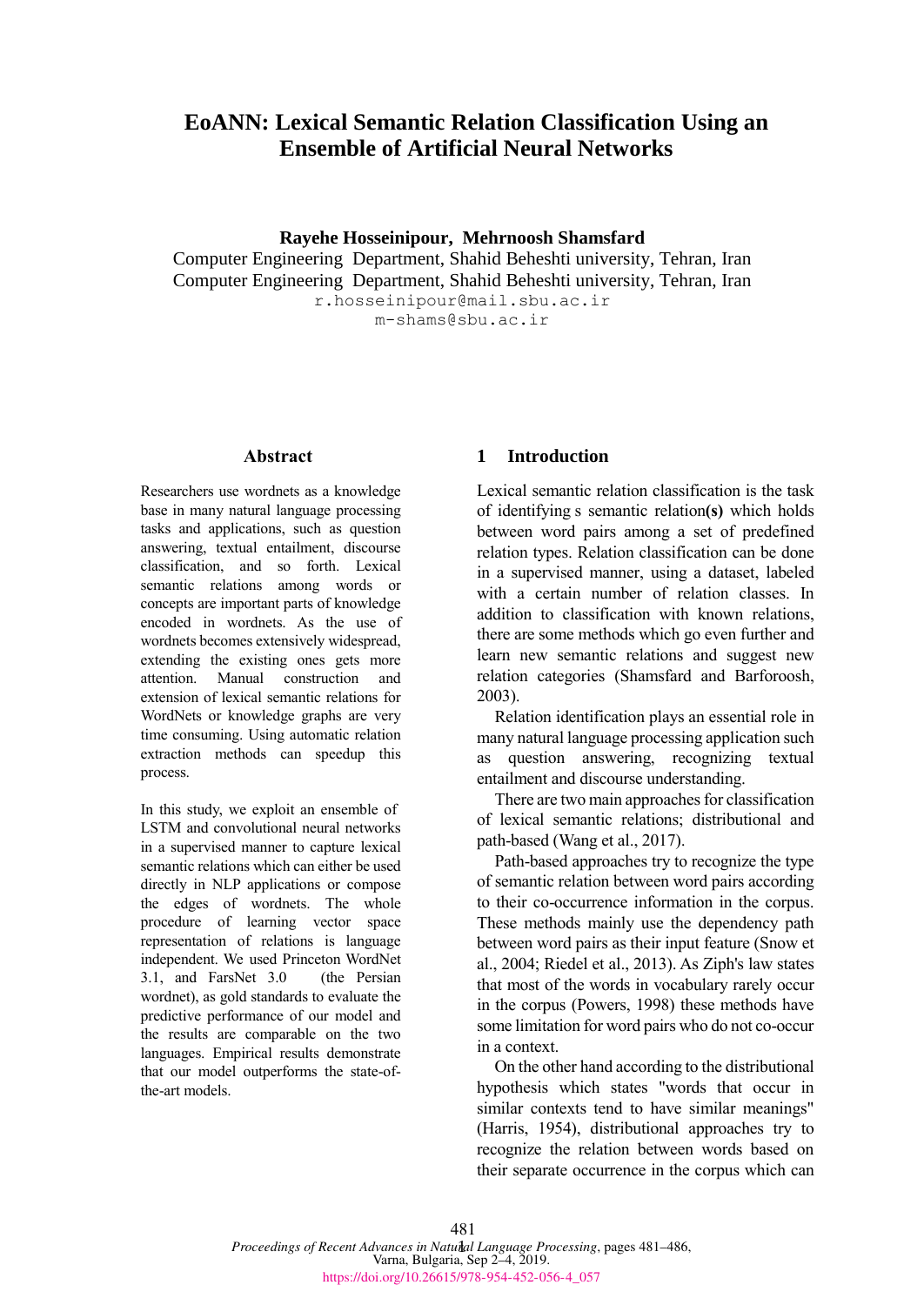be represented for example by their word embedding vectors (Mikolov et al.,2013) and these methods have shown great performance (Baroni et al., 2012; Turney and Pantel, 2010; Roller et al., 2014).

In the last decades, several researches have been conducted on discovering hypernymy as an example of lexical semantic relations, and a key part of taxonomies and state-of-the-art models show significant results (Shwarts et al., 2016; Roller et al., 2016).

However, other types of relations have been less investigated.

Several types of models have been used for the task of semantic relation classification, but the results are not sufficiently admissible (Vu and Shwarts, 2018).

In this paper, we use an ensemble of models to improve prediction performance of relation classification. The idea of ensemble methodology is to combine some weighted classifiers in order to obtain a more accurate one (Rokach et al. 2009).

Main building blocks of this combinational model are some inducers named weak learner which perform slightly better than random. According to Condorcet Jury theorem which states " the ensemble of independent voters each of which performs better than random  $(p>0.5)$  has a probability of L>p to make the right decision." we used different structured neural networks as the model's weak learners.

The input of our model is a concatenation of word embedding vectors corresponding to target word pairs, and the output is a class label predicted based on learned vector space distributional representation of the semantic relation which holds between them.

Our final model has the best validation F1 score of 0.894 in predicting the relation between FarsNet (Shamsfard, et al., 2010) word pairs and 0.768 to predict Princeton Wordnet (Miller, 1995; Felbaum 1998) relation classes.

We summarize the contribution of this paper as follow:

- We propose EoANN, an ensemble of artificial neural networks for classifying all types of lexical semantic relations in target datasets, without any hand-crafted features.
- Our model addresses the sparseness issue and can classify word pairs which do not necessarily co-occur in the corpus.

• According to human expert reviews, our model goes beyond relation discovery and can be employed to correct the potential error in wordnet edges and suggest new missed relation instances.

The rest of this paper is structured in 6 sections:

Section 2 presents the existing approaches for the classification of lexical semantic relations; the next one presents our model in detail, section 4 describes the data set we used for evaluating our model, section 5 reports experimental results and finally section 6 dedicated to the conclusion and future works.

# **2 Related Work**

There are two main lexical semantic relation extraction models, distributional and path-based (pattern-based) (Wang et al., 2017) and also there are methods that use an integration of these two approaches (Shwartz et al., 2016).

Distributional methods learn the relation between word pairs based on the disjoint occurrence of them. These methods usually use a combination of word embedding vectors (Mikolov et al., 2016) as their input features. Considering v1 and v2 being word embedding vector corresponding to w1 and w2, most common combinations are:

- concatenation of v1 and v2 (**Concat**)
- the offset of v1 and v2 (**Offset**)
- point-wise multiplication of v1 and v2 (**Mult**)
- squared difference between v1 and v2 (**Sqdiff**)

**Offset** (Roller et al., 2014; Weeds et al., 2014; Fu et al., 2014), **Concat** (Baroni et al., 2012) and **Concat**+**Offset** (Washio and Kato, 2018) is the most common type of feature vector combination which is used in this task. To capture the different notion of interaction information about relation Vu and Shwartz (2018) add **Mult**, studied by Weeds et al. (2014) and **Sqdiff** introduced by themselves as input feature and report **Mult**+**Concat** performs better than other combination.

These methods mostly focus on lexical entailment and relation classes such as hypernym, causality and other instances of relation which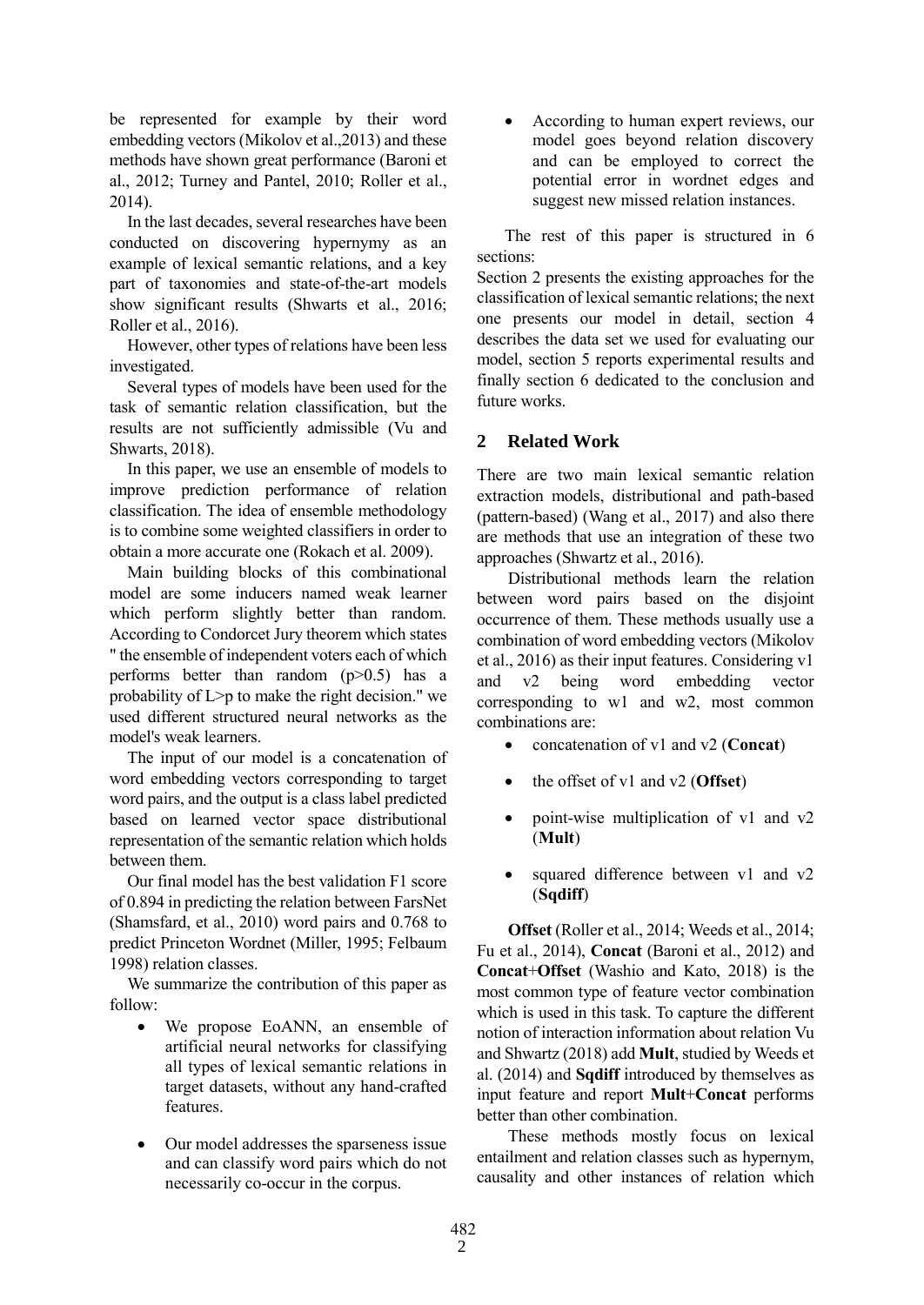exemplified inference and have a state-of-the-art F1 score of 0.91.

Path-based or pattern-based methods utilize features derived from the context in which word pairs co-occur. For example, the dependency path between a word pair and observed predefined patterns are used as an informative feature to classify the relation. The methods of this category are limited to use only the word pairs that co-occur in corpus (Hearst et al., 1992; Snow et al., 2004; Navigli and Velardi 2010; Shamsfard et al,. 2010; Boella and Di Caro, 2013; Pavlick and Pasca, 2017)

Recently some approaches use an integration of these two methods and combine both distributional and dependency path information to obtain better results. HypNet (shwarts et al., 2016) is an examples of these approaches.

## **3 Our Model**

In this paper, we propose a model to classify lexical semantic relations between a word pair using their word embedding vectors.

The rarity of co-occurring every candidate word pair which possibly involves in a semantic relation leads us to exploit a method which does not necessarily need to see the word pair in a context together.

The output of our model is a class label prediction based on learned vector space distributional representation of the semantic relation which holds between target word pairs.

Although using a single deep neural network (as a distributional method) showed some improvement in capturing semantic relations, in order to get the advantage of the diversity among predictions of separately trained models, we use an ensemble of two artificial neural networks.

The ensemble is a general statistical enhancing technique to improve the representational capacity of the model. This enhancement helps to find a hypothesis which is independent of the space of the model from which it starts to learn.

First, we train two neural networks separately on data our labeled data and evaluate their test results, then put these two models in an ensemble and re-evaluate the result. Comparing two result sets shows 0.1 improvement in F1 score of learned hypothesis.

Models can be assembled in many different ways like boosting, bagging and stacking. We use

stacking which involves training a learning algorithm to combine the predictions of several learning algorithms.

The advantage of stacking is to increase the prediction power of the classifier. As the using of another neural network above the weak learners in order to learn the final prediction imposes excess overhead, we use the simplest stacking method which is averaging. Averaging has no parameter, so no training is needed.

We transfer the input embedding vector of word pairs to dense-valued feature vectors, next feed these vectors to both ANN to compose their own distributional representation of them. At the final layer of each, a softmax classifier predicts the label of input sample.

Finally, a weighted averaging mechanism is used to decide the relation class in which input words participate.

### **3.1 Input of EoANN**

Our inputs are raw lexical entries (multi word expressions are excluded) of Wordnets. We first transform every single word to its embedding vectors using word embedding.

Word embedding is a method to map words and phrases from space with one dimension per word, to a continuous low dimensional vector space. There are many word embedding frameworks. We use Fasttext (Piotr et al., 2017) which represents words as the sum of the n-gram vectors. This method is actually an extension of the continuous skip-gram model (Mikolov et al., 2013), which considers sub-word information as well. We denote the word embedding vector of word w by vw  $\in \mathbb{R}$ 

Given *R (a, b)* as a sample of semantic relation triple in target Wordnet, *R* is the class of relation which connects a to b and  $v_a$  and  $v_b$  are the embedding vectors corresponding to them. The input vector and labels of our classifiers is the concatenation of word vectors:

$$
h1(a,b) = [va: vb]
$$
  

$$
out(a,b) = R
$$

## **3.2 Weak Learners Structure**

We use both convolutional neural network and LSTM network in the simplest structure as our model base inducers. These two learners are chosen because of their power in capturing of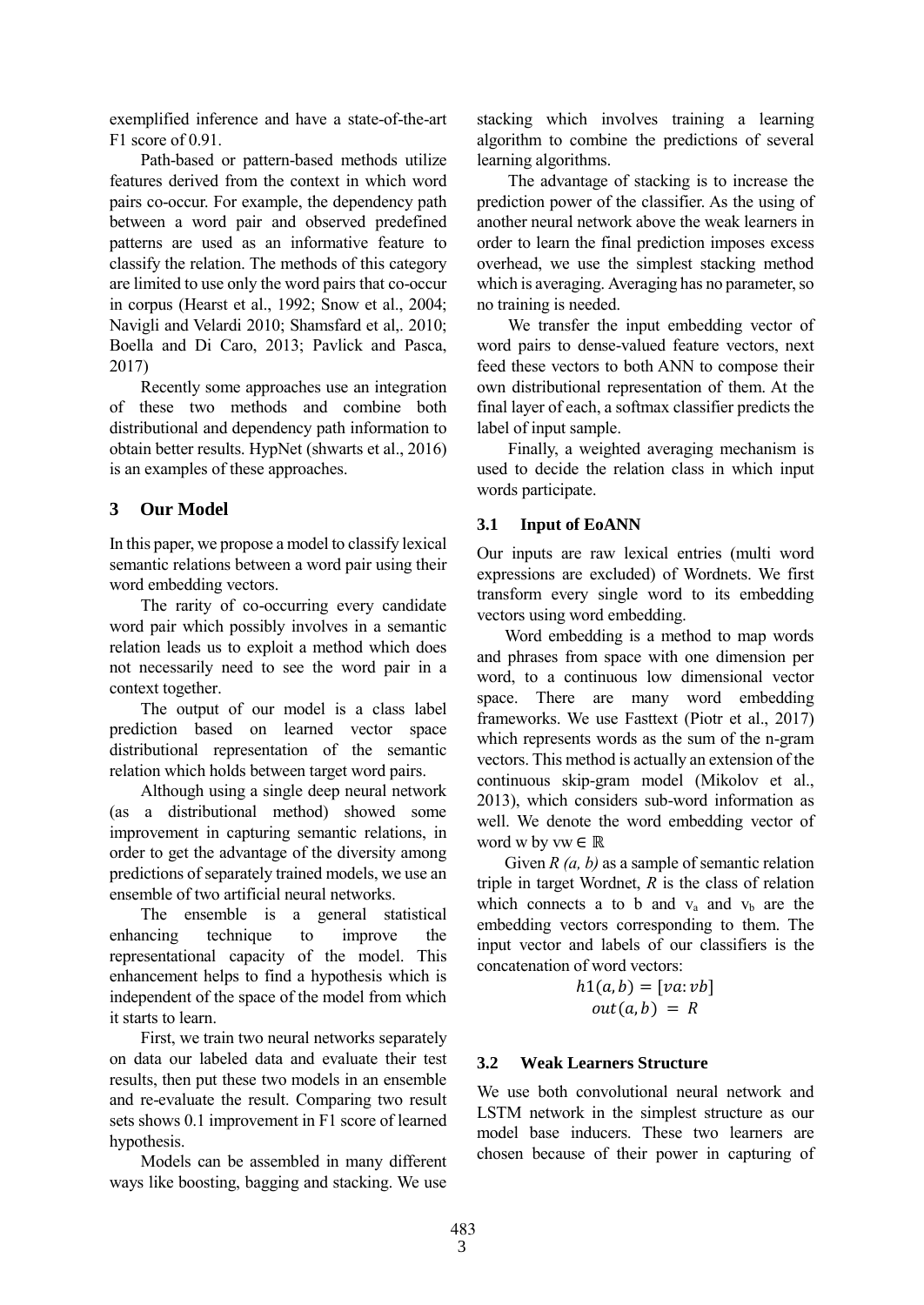hierarchical patterns and the extraction of the temporal behavior.

The simple CNN inducer is composed of 3 main layers, a convolutional layer with 20 filters of size (1, 2), a pooling layer which is used to reduce the dimensions of feature map and finally a fully connected layer that flattens the results and passes it to a softmax classifier to decide which relation class the input belongs to.

LSTM neural network which we use as another weak learner is composed of a fully connected layer to encode 2-dimentional input feature vector to a dense flat vector, then passes its output to a LSTM layer with 200 memory units and a softmax classifier finally decides about data class label.

Combiner is responsible for getting the final decision by combining individual classifiers predictions. This component holds a majority voting among classifiers and declares the ultimate predicted label.

### **4 Datasets**

In this study, we use four common data set to evaluate the performance of our model, FarsNet (Shamsfard, 2008), Princeton Wordnet (Miller, 1996), Root09 (Santus et al., 2015) and EVALution (Santus et al., 2016) as common semantic relation resources in Persian and English.

Table 1 shows the details about datasets, their relation class and number of instances used for train and test (90% for train and validation and 10% for test).

For embedding model, we used the Wikipedia dump in both English and Persian Languages. Our English word embedding model vocabulary contains 999,994 words and our Persian model has 347,636 words.

Fasttext embedding models had the following parameter set for training:

- Vector dimention:300
- Learning rate: 0.04
- $\bullet$  Min and max length of char n-gram: [3,6]
- Number of epochs:10

The rest of the parameters are as Fasttext default configuration.

| data set. | relation classes |  |                    |  |
|-----------|------------------|--|--------------------|--|
|           |                  |  | <i>s</i> instances |  |

| WordNet          | Hypernym, Hyponym,<br>Entailment,<br>Cause.<br>Instance-Hypernym,<br>Instance-Hyponymy,<br>Member, Holonym,<br>Attribute | 634,330 |
|------------------|--------------------------------------------------------------------------------------------------------------------------|---------|
|                  |                                                                                                                          |         |
| Farsnet          | Hypernym, Hyponym,                                                                                                       | 322,554 |
|                  | Antonym, Instrument,                                                                                                     |         |
|                  | Instance-<br>Domain,                                                                                                     |         |
|                  | Hypernym,                                                                                                                |         |
|                  | Instance-Hyponym                                                                                                         |         |
|                  | Location, Patient                                                                                                        |         |
| ROOT09           | Hypernym,<br>$co-$                                                                                                       | 12,762  |
|                  | Hyponym, Random                                                                                                          |         |
| <b>EVALution</b> | Hypernym, Antonym,                                                                                                       | 7.378   |
|                  | meronym, possession,                                                                                                     |         |
|                  | Attribute, Part Of                                                                                                       |         |

Table 1: data sets we use for evaluating our model, their main relation categories and the number of relation instances of each

#### **5 Experimental Results**

We use four wordnet-like data sets as our benchmark to evaluate the performance of our model:

We compared the results on root09 and EVALution with two most recent work, LexNet proposed by Vu and Schwartz (2018) and KSIM previously used and reported to be successful by Levy et al. (2015). We also compared our model performance with the previous effort result in extracting FarsNet relation in Persian which is a semi-automated pattern-based approach (Shamsfard et al., 2010).

Our experimental results which are summarized in table 2, show that our model can classify FarsNet word pairs relations with F1 score of 0.894 which is significant and it has an average F1 of 0.768 for WordNet relation classification.

As shown in table 2 the state-of-the-art models in the best case, has the F1 score of 0.606 on detecting relations in EVALution and 0.81 in ROOT09 and our model with F1 score of 0.655 for first and F1 score of 0.868 for last outperforms these methods.

| Model        | Data Set | Classifier<br>feature<br>composition | F1    |
|--------------|----------|--------------------------------------|-------|
| <b>E0ANN</b> | Root09   | LSTM+CNN<br>Concat                   | 0.868 |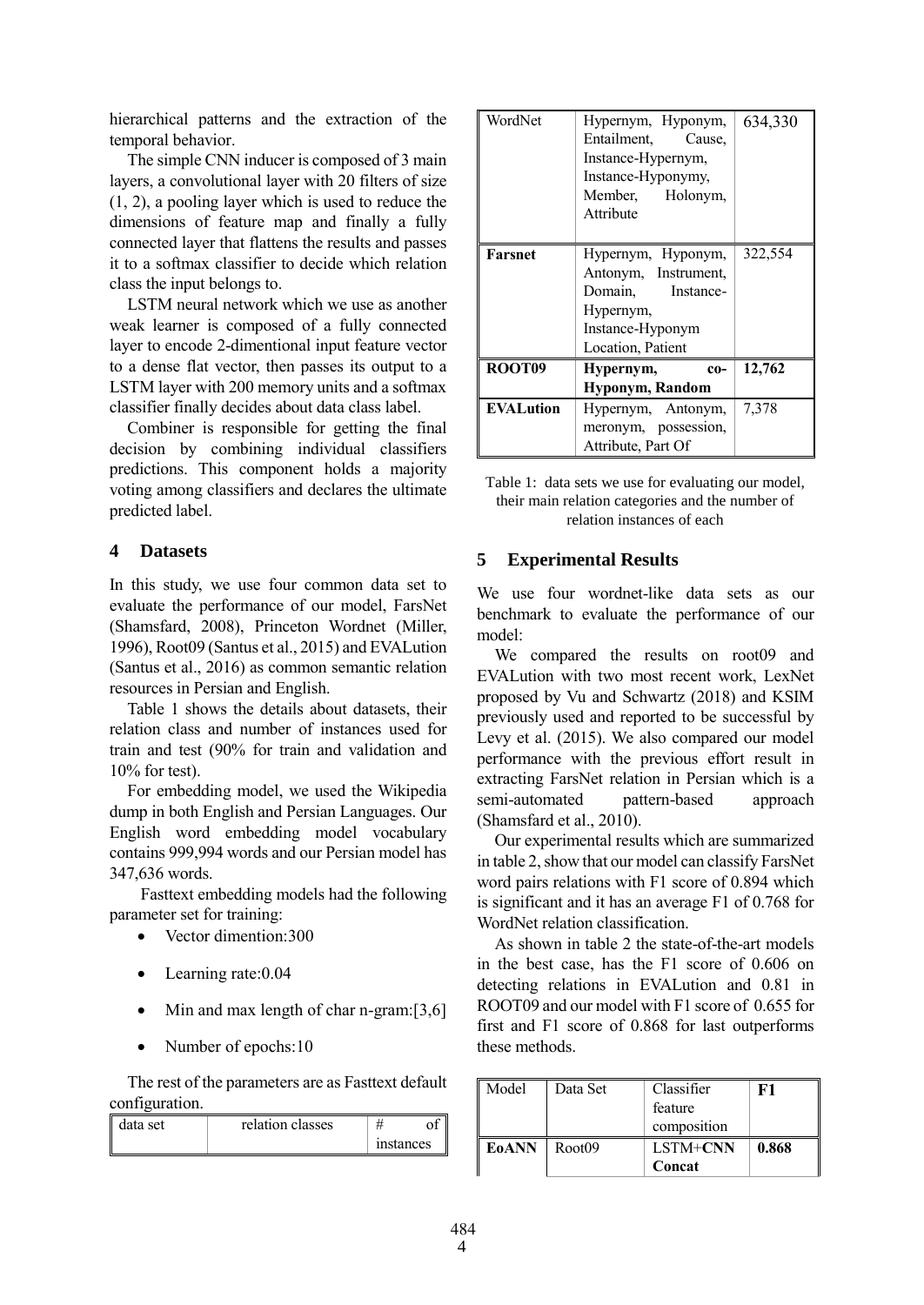|               | <b>EVALution</b> | <b>LSTM+CNN</b> | 0.655 |
|---------------|------------------|-----------------|-------|
|               |                  | Concat          |       |
| <b>LexNet</b> | Root09           | <b>RBF</b>      | 0.814 |
|               |                  | Sum+SqDiff      |       |
|               | <b>EVALution</b> | <b>RBF</b>      | 0.6   |
|               |                  | Concat+Mult     |       |
| <b>KSIM</b>   | Root09           | <b>RBF</b>      | 0.723 |
|               |                  | Sum+SqDiff      |       |
|               | EVALution        | <b>RBF</b>      | 0.505 |
|               |                  |                 |       |

Table 2: best precision recall and F1 score for root09 and EVALution in 4 compared models

| model | dataset | Model and Features | F1    |
|-------|---------|--------------------|-------|
|       |         |                    | score |
| E0ANN | farsnet | LSTM+CNN           | 0.894 |
|       |         | Concat             |       |
| Semi- | farsnet | Pattern-based      | 0.605 |
| auto  |         | +structured based+ |       |
|       |         | statistical        |       |

Table 3: best F1 score on farsnet

#### **6 Conclusion and Future Works**

Our objective in this research was to automatically classify lexical semantic relation employing the power of the simple but effective structured neural networks, which have shown their proficiency in many tasks of natural language processing (Collobert et al., 2011; Yao et al., 2013).

We used both LSTM and convolutional network to benefit the exhibition of temporal behavior by first and the extraction of the hierarchical pattern by last.

We also used the simplest distributional feature as input and entrusted the extraction of the most proper composition of features to the model.

In case of ROOT09 and EVALution our model has an improvement of 0.05 in F1 score from state of the art (LexNet). And for FarsNet dataset we have 0.11 improvement in F1 score.

The next step in extending lexical ontologies is to complete missed relation edges, then to learn new relation classes, which can be added to the target wordnet.

#### **References**

- George A. Miller. 1995. WordNet: a lexical database for English. Communications of the ACM, 38(11):39-41.
- Christiane Fellbaum 1998. WordNet: An Electronic Lexical Database. Cambridge, MA: MIT Press.
- Mehrnoush Shamsfard, Akbar Hesabi, Hakimeh Fadaei, Niloofar Mansoory, Ali Famian, Somayeh Bagherbeigi, Elham Fekri, Maliheh Monshizadeh and Mostafa Assi. 2010. Semi-automatic development of farsnet; the Persian wordnet. Proceedings of 5th global WordNet conference, Mumbai, India; 29.
- David Austen-Smith, Jeffrey S. Banks. 1996. Information aggregation rationality and the Condorcet jury theorem, American Political Science Review, vol. 90, pages. 34-45.
- Mehrnoush Shamsfard and AA Barforoush. 2003. An introduction to HASTI: an ontology learning system. Proceedings of the iasted international conference artificial intelligence and soft computing, Acta Press, Galgary, Canada: 242-247.
- Rion Snow, Daniel Jurafsky, and Andrew Y Ng. 2004. Learning syntactic patterns for automatic hypernym discovery. In NIPS.
- Ronan Collobert, Jason Weston, Leon Bottou, Michael Karle, Koray Kavukcuoglu, Pavel Kuks. 2011. Natural language processing (almost) from scratch. Journal of machine learning research, pages 2493- 537
- Sebastian Riedel, Limin Yao, Andrew McCallum, and M. Benjamin Marlin. 2013. Relation extraction with matrix factorization and universal schemas. In Proceedings of NAACL-HLT 2013, pages 74–84.
- David M. Powers 1998. [Applications and explanations](http://aclweb.org/anthology/W98-1218)  [of Zipf's law.](http://aclweb.org/anthology/W98-1218) Association for Computational Linguistics: 151–160.
- Zellig S. Harris. 1954. Distributional Structure. WORD, 10(2-3):146-162.
- Tomas Mikolov, Ilya Sutskever, Kai Chen, Gregory S Corrado, and Jeffrey Dean. 2013. Distributed representations of words and phrases and their compositionality. In NIPS, pages 3111–3119.
- Marco Baroni, Raffaella Bernardi, Ngoc-Quynh Do, and Chungchieh Shan. 2012. Entailment above the word level in distributional semantics. In Proceedings of EACL 2012, pages 23–32.
- Peter D Turney and Patrick Pantel. 2010. From frequency to meaning: Vector space models of semantics. Journal of artificial intelligence research, 37:141–188.